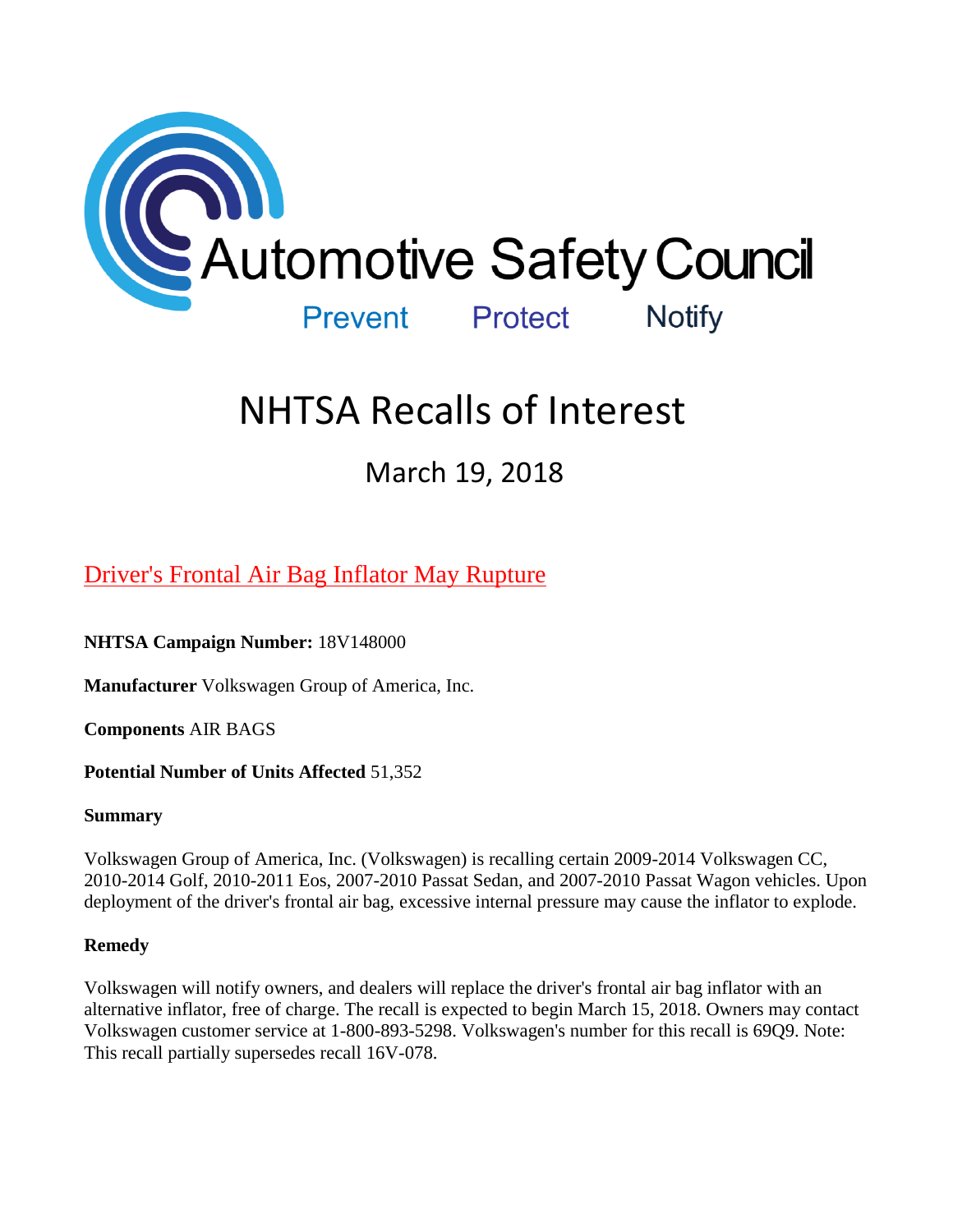#### **Vehicles**

| <b>MAKE</b>              | <b>MODEL</b>                             | YEAR      |
|--------------------------|------------------------------------------|-----------|
| <b>VOLKSWAGEN CC</b>     |                                          | 2009-2014 |
| <b>VOLKSWAGEN EOS</b>    |                                          | 2010-2011 |
| <b>VOLKSWAGEN GOLF</b>   |                                          | 2010-2014 |
| <b>VOLKSWAGEN PASSAT</b> |                                          | 2007-2010 |
|                          | <b>VOLKSWAGEN PASSAT WAGON 2007-2010</b> |           |

# [Steering Gears may Crack](https://www.nhtsa.gov/recalls?nhtsaId=18V149#recalls380)

## **NHTSA Campaign Number:** 18V149000

**Manufacturer** Chrysler (FCA US LLC)

**Components** STEERING

**Potential Number of Units Affected** 224

#### **Summary**

Chrysler (FCA US LLC) is recalling certain 2018 RAM ProMaster City vehicles. The Nexteer gears within the hydraulic rack and pinion steering system may have a casting defect that can cause a crack and a loss of hydraulic steering fluid.

#### **Remedy**

Chrysler will notify owners, and dealers will inspect the steering gear housing, replacing any affected rack-and-pinion assembly, free of charge. The recall is expected to begin April 25, 2018. Owners may contact Chrysler customer service at 1-800-853-1403. Chrysler's number for this recall is U23.

#### **Vehicle**

**MAKE MODEL YEAR**

RAM PROMASTER CITY 2018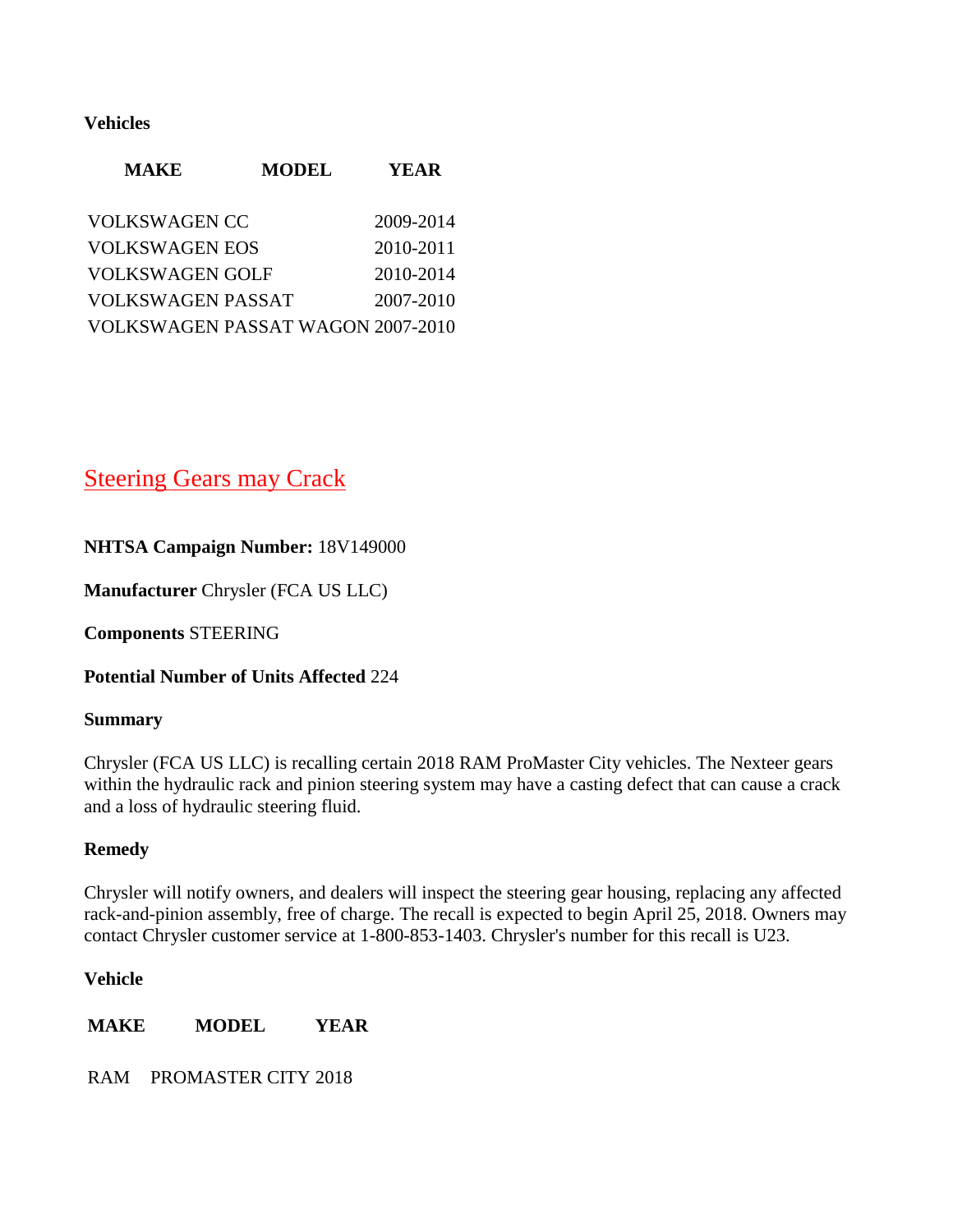# [Incorrectly Installed Air Bag/FMVSS 214/226](https://www.nhtsa.gov/recalls?nhtsaId=18V153#recalls380)

## **NHTSA Campaign Number:** 18V153000

**Manufacturer** Nissan North America, Inc.

**Components** AIR BAGS

## **Potential Number of Units Affected** 22

#### **Summary**

Nissan North America, Inc. (Nissan) is recalling certain 2018 Nissan 370Z vehicles. The driver's side curtain air bag may have been installed incorrectly during production, possibly affecting its deployment. As such, these vehicles fail to comply with the requirements of Federal Motor Vehicle Safety Standard (FMVSS) number 214, "Side Impact Protection," and 226, "Ejection Mitigation."

## **Remedy**

Nissan will notify owners, and dealers will inspect the curtain air bag, correcting its installation as necessary, free of charge. The manufacturer has not yet provided a notification schedule. Owners may contact Nissan customer service at 1-800-867-7669.

## **Vehicle**

# **MAKE MODEL YEAR**

NISSAN 370Z 2018

# [Voltage Protection Device may Activate](https://www.nhtsa.gov/recalls?nhtsaId=18V161#recalls380)

# **NHTSA Campaign Number:** 18V161000

**Manufacturer** Kia Motors America

# **Components** HYBRID PROPULSION SYSTEM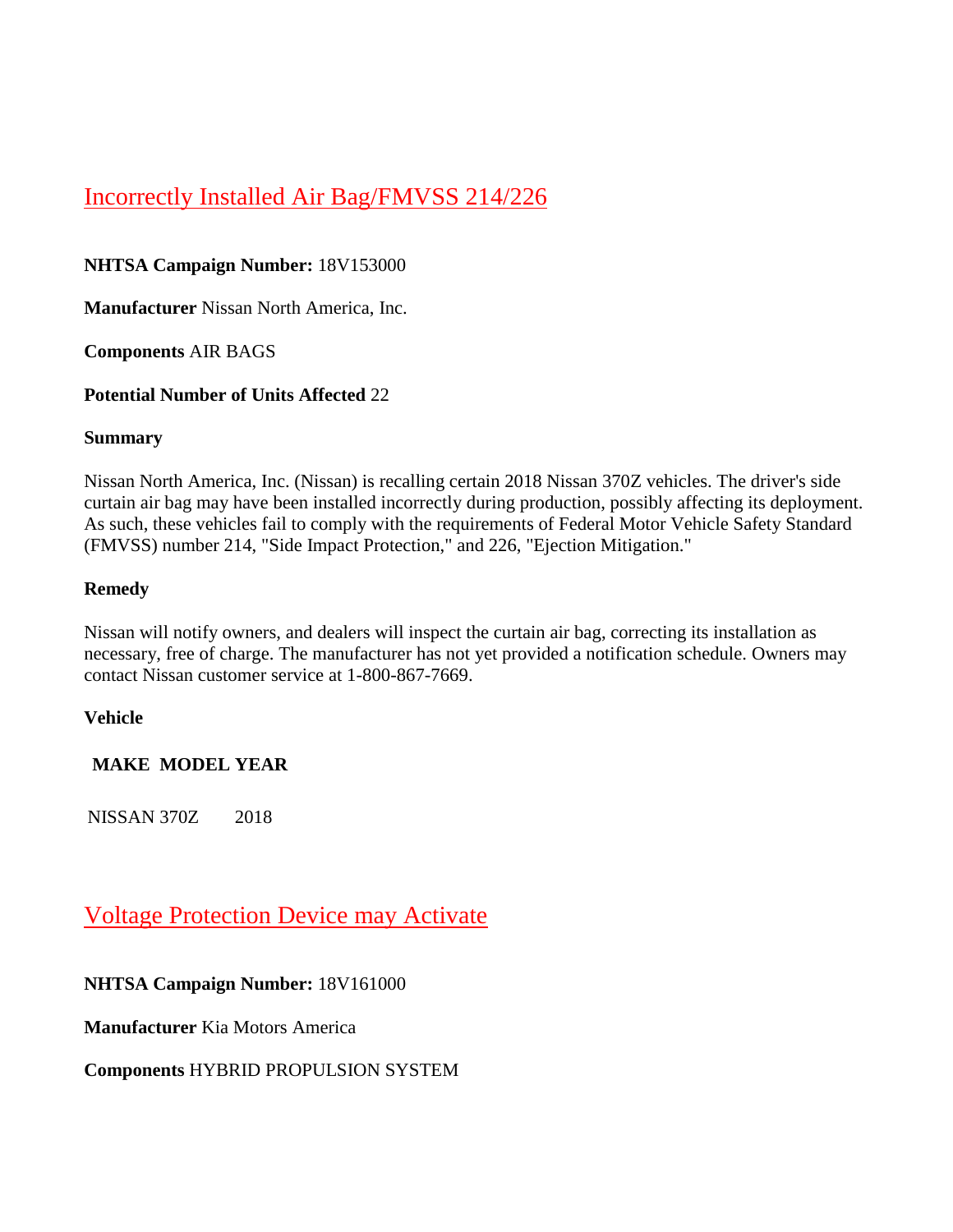## **Potential Number of Units Affected** 1,710

#### **Summary**

Kia Motors America (Kia) is recalling certain 2017-2018 Kia Optima hybrid vehicles. These vehicles are equipped with a Voltage Protection Device (VPD), designed to protect the high voltage battery module, that may activate inadvertently.

#### **Remedy**

Kia will notify owners, and dealers will remove the VPD switch and install two newly designed Battery Management Systems (BMS) that contain Overvoltage Protection Devices (OPDs), free of charge. The recall is expected to begin May 3, 2018. Owners may contact Kia customer service at 1-800-333-4542. Kia's number for this recall is SC162.

**Vehicle**

## **MAKE MODEL YEAR**

KIA OPTIMA 2017-2018

# [Steering Wheel may Detach](https://www.nhtsa.gov/recalls?nhtsaId=18V167#recalls380)

## **NHTSA Campaign Number:** 18V167000

**Manufacturer** Ford Motor Company

**Components** STEERING

## **Potential Number of Units Affected** 1,301,986

#### **Summary**

Ford Motor Company (Ford) is recalling certain 2014-2018 Lincoln MKZ and Ford Fusion vehicles. The steering wheel retaining bolt may loosen allowing the steering wheel to detach while driving.

#### **Remedy**

Ford will notify owners, and dealers will replace the steering wheel bolt with a longer bolt, free of charge. The recall is expected to begin April 30, 2018. Owners may contact Ford customer service at 1- 866-436-7332. Ford's number for this recall is 18S08.